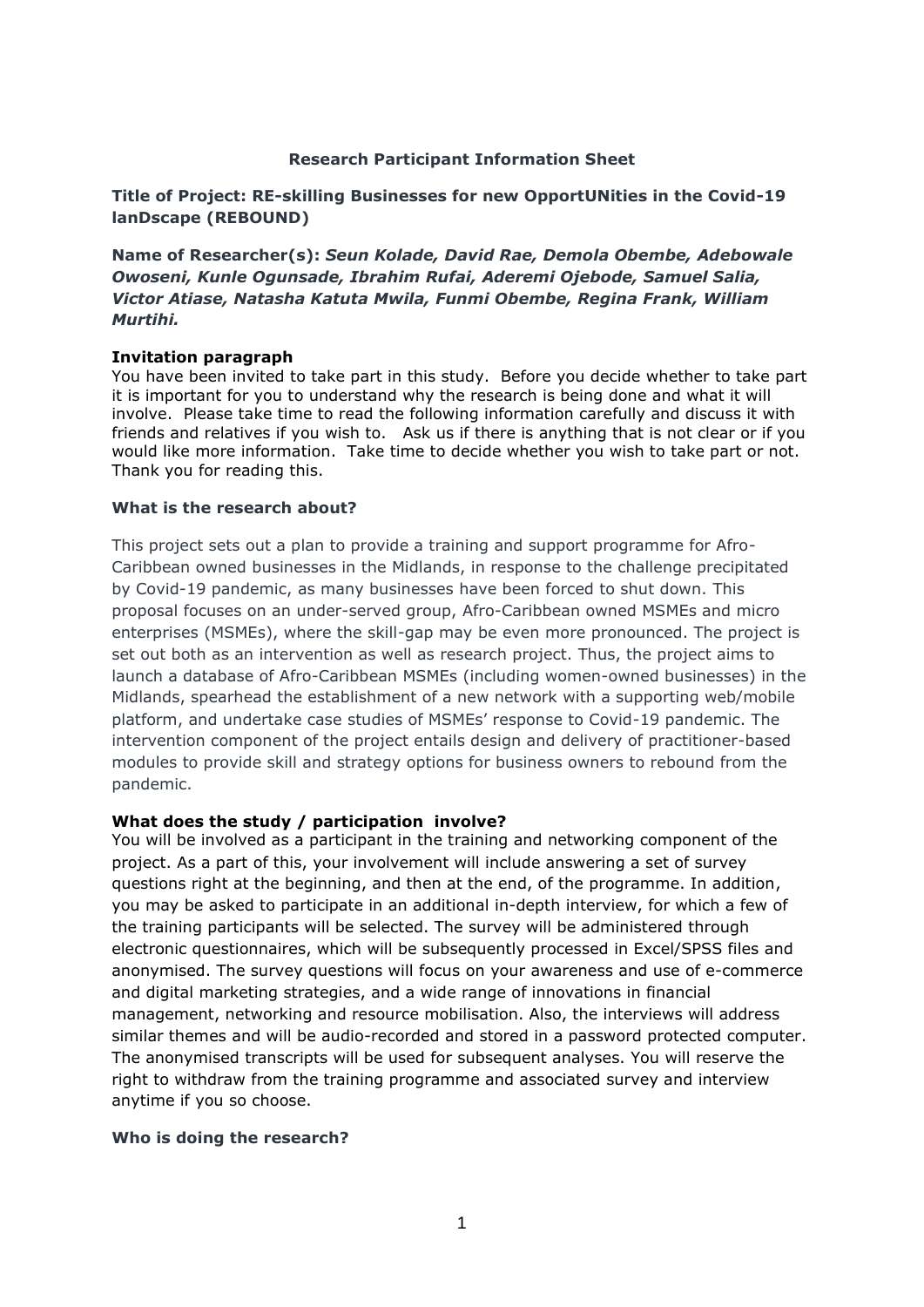The research is being undertaken by an interdisciplinary team of 13 researchers from the Centre for Enterprise and Innovation and the Centre for Computing and Social Responsibility, both at De Montfort University. The lead investigator is Dr Seun Kolade.

# **Who is funding the research?**

The project is being funded by the Faculty of Business and Law, De Montfort University, under the Higher Education Innovation Fund (HEIF).

# **Why have I been chosen?**

You have been invited to take part in this study because you are an owner/manager of micro or small business in the Midlands.

# **Do I have to take part?**

Participation in this research is entirely voluntary. It is up to you to decide whether or not to take part. If you do decide to take part you will be given this information sheet to keep and be asked to sign a consent form. If you decide to take part you are still free to withdraw at any time and without giving a reason.

## **I am interested in taking part, what do I do next?**

If you agree to take part in this study you will be required to complete an electronic survey at the beginning and end of the training/networking programme. You may also be asked to participate in an interview process that may last approximately 45-60 minutes. The interview will be recorded exclusively for the purpose enabling accurate capture of the discussion and will be treated with utmost confidentiality. The survey data will also be securely stored in a password protected computer and anonymised. Furthermore, all information collected will be kept on a password protected database and kept strictly confidential. Any identifiable information you may give will be anonymized*.* As you are sharing your details with DMU, we want you to know how we use your personal data and what your rights are. You can find this information

at *<http://www.dmu.ac.uk/policies/data-protection/data-protection.aspx>*

### **What if I agree to take part and then change my mind?**

You can withdraw from the study at any time, without giving a reason." If you choose to withdraw during the process, it will not be possible to withdraw your survey data because they are anonymised. For the interviews it will be possible to withdraw your data before the files and are anonymised and transcribed, within 45 days of the completion of the interview.

# **What happens to the information I provide?**

Information gathered from the research will be used in aggregate form only. The anonymized data may be presented at educational research and practitioner conferences, published in academic journals, and publicly disseminated to inform practice and support the recovery efforts of businesses within and outside the Midlands. As you are sharing your details with DMU, we want you to know how we use your personal data and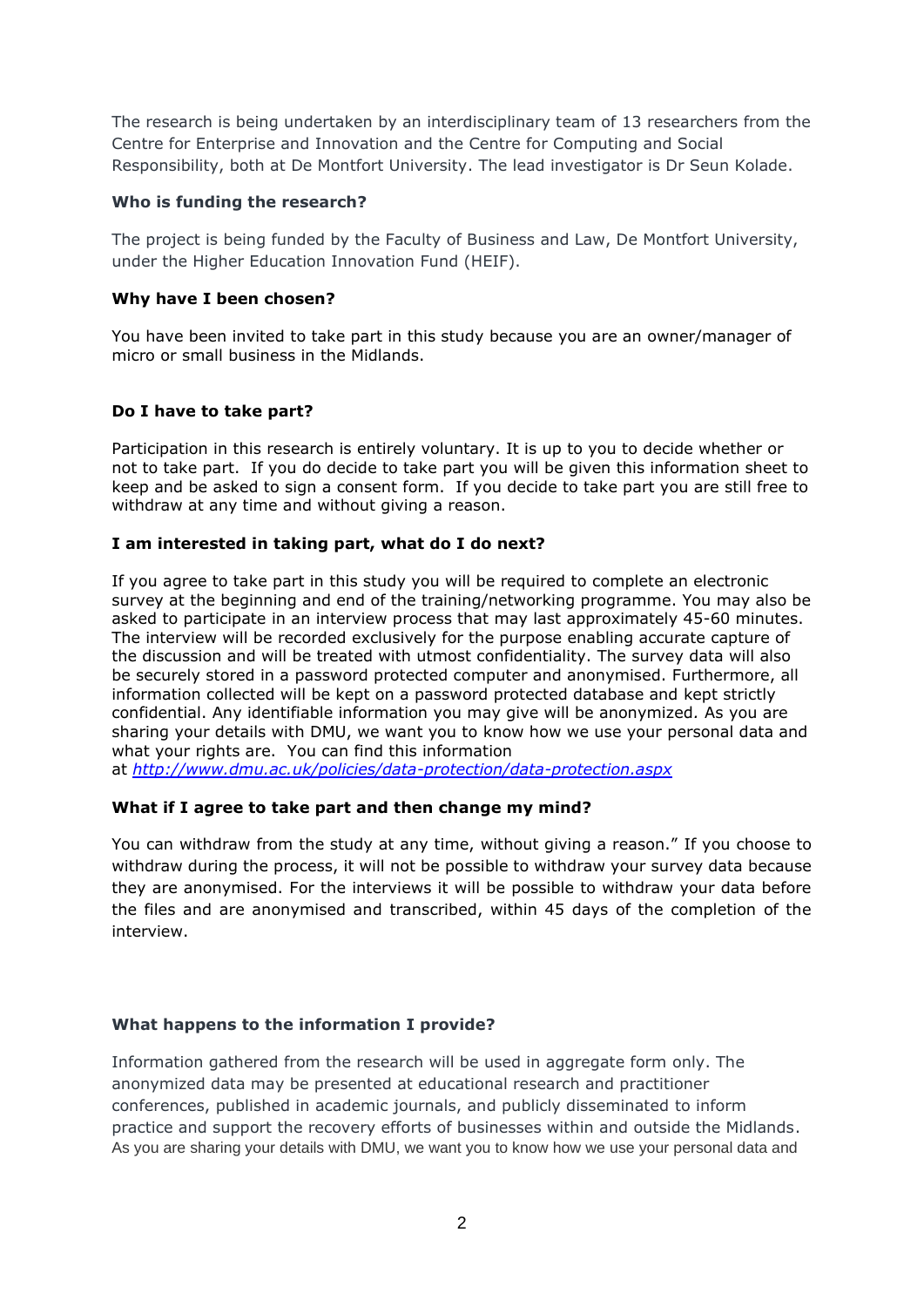what your rights are. You can find this information at [http://www.dmu.ac.uk/policies/data](http://www.dmu.ac.uk/policies/data-protection/data-protection.aspx)[protection/data-protection.aspx](http://www.dmu.ac.uk/policies/data-protection/data-protection.aspx)'

## **Will my taking part in this study be kept confidential?**

*All information which is collected about you during the course of the research will be kept on a password protected database and is strictly confidential. You will be given an ID code which will be used instead of your name. Any identifiable information you may give will be removed and anonymised.* Also, it is *DMU policy that raw data is normally kept for 5 years after a study has been completed.*

You should also be aware that we may be duty bound to pass on information that you provide that reveals harm has occurred to a child or other vulnerable individual"

### **Will anyone know that I am taking part?**

If you tell us that [a criminal offence has, or may have been, committed – for example...], we have a duty to pass that information onto the [police/ other agency]. Only in those circumstances would we have to reveal your identity."

## **What will happen to the results of the research study?**

The findings of this research will be disseminated via academic and public channels. The academic outlets include journals, book chapters and conferences. The public channels include social media channels and websites. The electronic and print versions of the project report will also be made available. We aim to share with you an electronic copy of the project report.

### **What are the possible advantages and disadvantages of taking part?**

One obvious disadvantage of participation is that you will be giving up some of your time. If you are selected for the interview, should the interview questions have the potential to cause upset or raise emotive issues, the interview will cease immediately and you will have the opportunity to gather yourself or withdraw from the interview, if desired.

### **What are the possible benefits of taking part?**

Given that this is an action research, the main advantage of participating is that you will benefit as a business owner from the training and networking sessions. In addition, as mentioned above, you will be provided with a copy of the project report, and thereby share in the new knowledge that the project offers.

### **What if something goes wrong?**

If you are harmed by taking part in this research project, there are no special compensation arrangements. If you are harmed due to someone's negligence, then you may have grounds for a legal action but you may have to pay for it. Regardless of this, if you wish to complain, or have any concerns about any aspect of the way you have been approached or treated during the course of this study, the normal University complaints mechanisms should be available to you

### **Who can I complain to?**